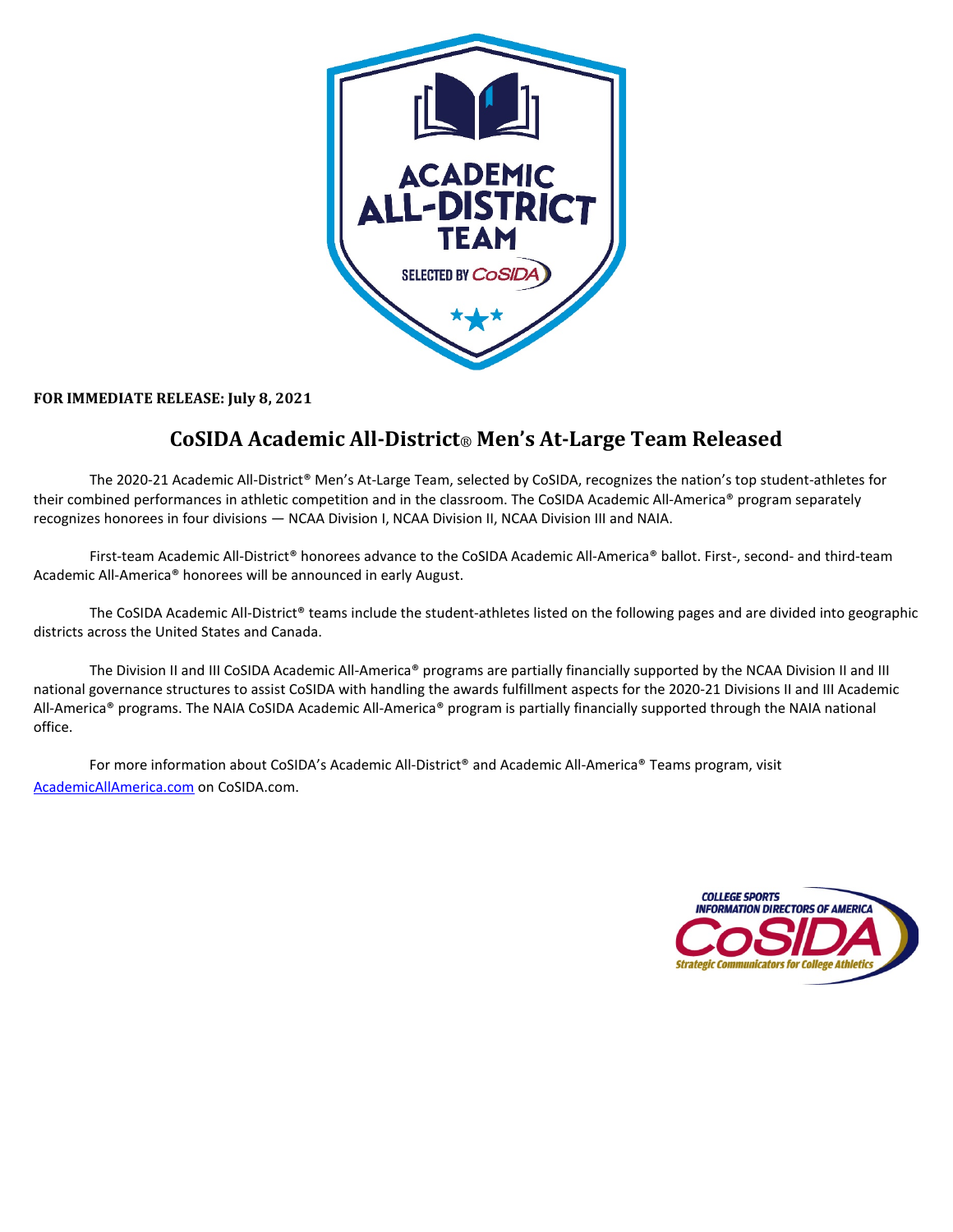

# **2020-21 Academic All-District**® **Men's At-Large Team NCAA Division I**

## **NCAA DIVISION I – DISTRICT 1 (CT, MA, ME, NH, NY, RI, VT)**

### **FIRST TEAM**

| <b>Sport</b> | Name               | <b>School</b>              | Yr. GPA       | Major                                                       |
|--------------|--------------------|----------------------------|---------------|-------------------------------------------------------------|
| Lacrosse     | Michael Altmann    | Hofstra University         | Gr. 3.57/3.81 | Management (UG) / Finance (G)                               |
| Lacrosse     | Chris Conlin       | College of the Holy Cross  | Jr. 3.96      | Economics                                                   |
| Swimming     | Murray Coueslant   | Marist College             | Sr. 3.96      | <b>Computer Science</b>                                     |
| Swimming     | Maciej Danilewski  | St. Bonaventure University |               | Gr. 3.68/4.00 Accounting (UG) / Professional Accounting (G) |
| Lacrosse     | <b>Phil Goss</b>   | <b>Brown University</b>    | Sr. 4.00      | Economics / Political Science                               |
| Lacrosse     | Luke Hanson        | Manhattan College          | Gr. 3.95/3.89 | Finance                                                     |
| Ice Hockey   | Josh Kosack        | Union College              | Sr. 3.55      | Economics                                                   |
| Lacrosse     | Logan Liljeberg    | Sacred Heart University    | Sr. 3.99      | <b>Business Economics</b>                                   |
| Tennis       | John Oxner         | Marist College             | Sr. 3.90      | <b>Business Administration</b>                              |
| Lacrosse     | Luke Pacher        | Manhattan College          | Sr. 3.67      | Professional Business Analytics                             |
| Wrestling    | <b>Trey Rogers</b> | Hofstra University         | Jr. 3.92      | <b>Pre-Medical Studies</b>                                  |
| Lacrosse     | Keegan Santos      | <b>Hofstra University</b>  | Sr. 3.91      | Finance                                                     |
| Lacrosse     | Sean Westley       | St. Bonaventure University | Jr. 3.97      | Finance                                                     |

### **NCAA DIVISION I – DISTRICT 2 (DC, DE, KY, MD, NJ, PA, WV) FIRST TEAM**

| <b>Name</b>             | <b>School</b>                 |  | Maior                                                                                                   |
|-------------------------|-------------------------------|--|---------------------------------------------------------------------------------------------------------|
| Nick Albiero            | University of Louisville      |  | Health & Human Performance in Exercise Science                                                          |
| Jack Baldwin            | Pennsylvania State University |  | Mechanical Engineering                                                                                  |
| Michael Daly            | Pennsylvania State University |  | Biochemistry / Molecular Biology                                                                        |
| <b>Christian Daniel</b> | U.S. Naval Academy            |  | Astrophysics                                                                                            |
| Conor Gaffney           | Lehigh University             |  | Gr. 3.95/4.00 Mechanical Engineering / Finance                                                          |
| Zach Hartman            | <b>Bucknell University</b>    |  | <b>Biology</b>                                                                                          |
| Nick Lee                | Pennsylvania State University |  | Health Policy & Administration                                                                          |
| <b>Brett McIntyre</b>   | <b>UMBC</b>                   |  | Gr. 3.86/3.78 Mechanical Engineering                                                                    |
| Micah Oh                | U.S. Naval Academy            |  | <b>Honors Applied Mathematics</b>                                                                       |
| Andrew Ton              | U.S. Naval Academy            |  | <b>Quantitative Economics</b>                                                                           |
|                         |                               |  | Yr. GPA<br>Sr. 3.95<br>Sr. 4.00<br>Jr. 3.75<br>Sr. 3.84<br>Jr. 3.91<br>Sr. 3.53<br>Sr. 4.00<br>Sr. 3.77 |

## **NCAA DIVISION I – DISTRICT 3 (NC, TN, VA)**

## **FIRST TEAM**

| <b>Sport</b> | Name                 | <b>School</b>                     |     | Yr. GPA  | Major                                                    |
|--------------|----------------------|-----------------------------------|-----|----------|----------------------------------------------------------|
| Golf         | <b>Archie Davies</b> | East Tennessee State University   |     | So. 3.63 | <b>Exercise Science</b>                                  |
| Lacrosse     | Chris Gray           | University of North Carolina      |     | Sr. 3.65 | Management & Society                                     |
| Wrestling    | Hayden Hidlay        | North Carolina State University   |     |          | Gr. 3.52/4.00 Business Admin. (UG) / Nonprofit Mgmt. (G) |
| Fencing      | Finn Hossfeld        | Duke University                   |     | So. 3.88 | <b>Public Policy</b>                                     |
| Swimming     | Eric Knowles         | North Carolina State University   |     | Sr. 4.00 | Materials Science Engineering                            |
| Lacrosse     | Kyle Kology          | University of Virginia            |     | Sr. 3.86 | Commerce                                                 |
| Gymnastics   | Andrew Lyubovsky     | William & Mary                    |     | Sr. 3.83 | Computer Science / Neuroscience                          |
| Tennis       | Charlie Morkel       | <b>UNC Asheville</b>              |     | Sr. 4.00 | Mathematics / Economics                                  |
| Tennis       | Francisco Rocha      | Middle Tennessee State University | Jr. | 4.00     | Economics / Business Administration                      |
| Tennis       | Carl SA¶derlund      | University of Virginia            |     |          | Gr. 3.73/3.72 Commerce                                   |
| Swimming     | Noah Wilkins         | <b>Old Dominion University</b>    |     | Sr. 3.99 | Nuclear Medicine Technology                              |

### **NCAA DIVISION I – DISTRICT 4 (AL, FL, GA, PR, SC) FIRST TEAM**

| <b>Sport</b> | Name               | <b>School</b>                | Yr. GPA  | Maior                          |
|--------------|--------------------|------------------------------|----------|--------------------------------|
| Swimming     | Cade Auerbach      | University of Alabama        | Sr. 4.00 | Finance / Economics            |
| Swimming     | Joshua Davidson    | Florida State University     | Sr. 3.94 | Mechanical Engineering         |
| Swimming     | Derek Maas         | University of Alabama        | Sr. 4.00 | Biology / Premed               |
| Swimming     | Nicholas Perera    | University of Alabama        | Jr. 4.00 | <b>Mechanical Engineering</b>  |
| Tennis       | Sam Riffice        | University of Florida        | Jr. 3.72 | <b>Political Science</b>       |
| Tennis       | Daniel Rodrigues   | University of South Carolina | Jr. 3.78 | <b>Experimental Psychology</b> |
| Tennis       | Fermin Ruiz Crespo | Alabama A&M University       | Sr. 4.00 | Civil Engineering              |
| Tennis       | Drew Singerman     | <b>Furman University</b>     | Sr. 4.00 | <b>Health Sciences</b>         |
| Tennis       | Duarte Vale        | University of Florida        | Sr. 3.44 | Economics                      |
| Tennis       | Pascal Wagemaker   | Georgia Southern University  | Sr. 4.00 | <b>Mechanical Engineering</b>  |
|              |                    |                              |          |                                |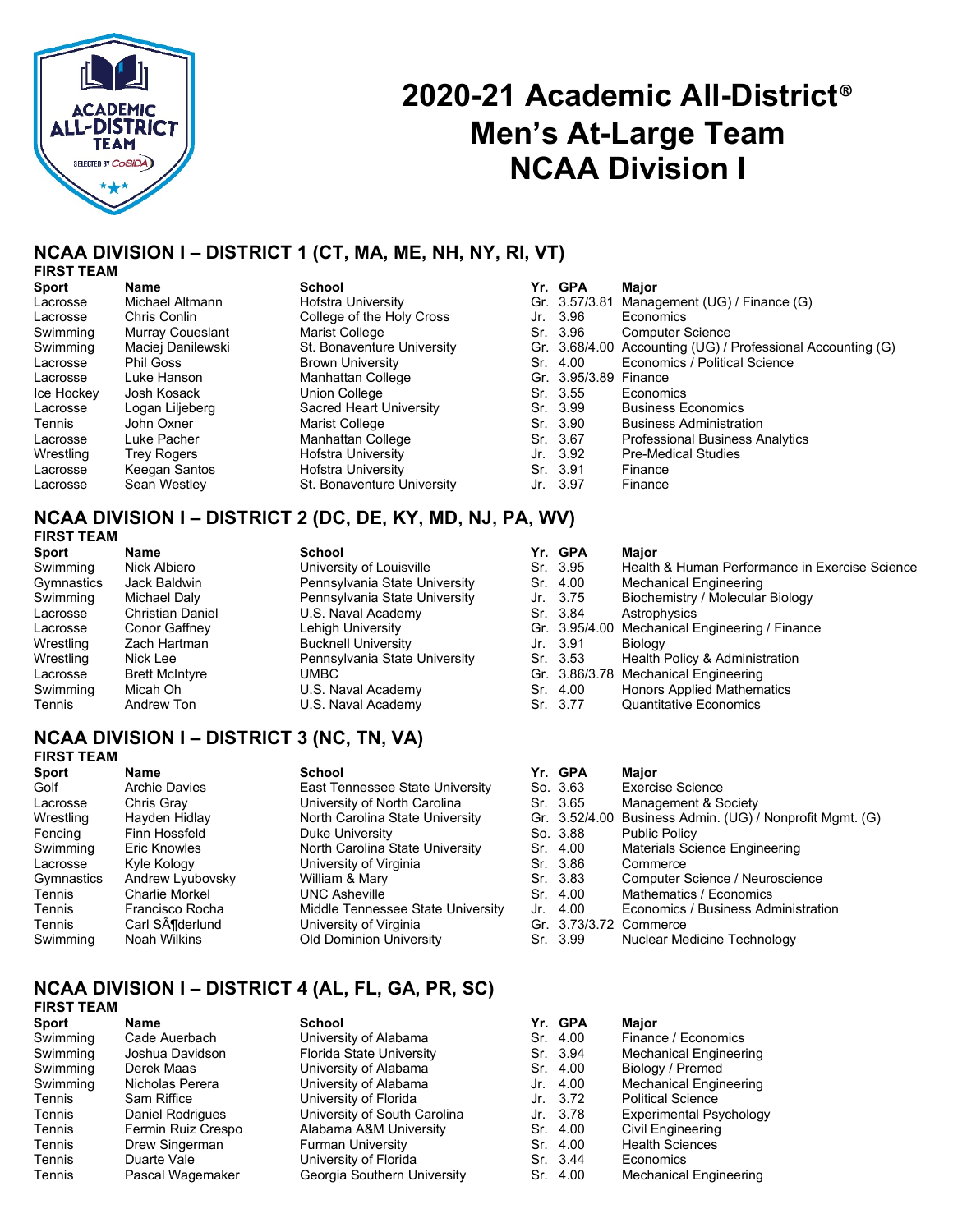

## **2020-21 Academic All-District**® **Men's At-Large Team NCAA Division I**

## **NCAA DIVISION I – DISTRICT 5 (IL, IN, MI, OH)**

## **FIRST TEAM**

| Gr. 3.90/4.00 Master's Business Administration<br>Alex Akins<br>University of Detroit Mercy<br>Lacrosse<br>University of Michigan<br>Wrestling<br>Myles Amine | Gr. 3.40/3.82 Business Admin. (UG) / Sport Management (G) |
|---------------------------------------------------------------------------------------------------------------------------------------------------------------|-----------------------------------------------------------|
|                                                                                                                                                               |                                                           |
|                                                                                                                                                               |                                                           |
| Swimming<br><b>Purdue University</b><br>Ben Bramley<br>Jr. 3.89<br>Finance                                                                                    |                                                           |
| Indiana University<br>Swimming<br>Andrew Capobianco<br><b>Exercise Science</b><br>Jr. 3.75                                                                    |                                                           |
| Michigan State University<br>Ice Hockey<br>Austin Kamer<br>Sr. 4.00                                                                                           | <b>Chemical Engineering</b>                               |
| Northern Illinois University<br>Wrestling<br>Kinesiology<br>Mason Kauffman<br>Sr. 4.00                                                                        |                                                           |
| Sr. 3.87<br>Wrestling<br><b>Purdue University</b><br>Max Lyon                                                                                                 | Industrial Management - Ops. & Supply Chain Mgt           |
| Ice Hockey<br>University of Michigan<br><b>Strauss Mann</b><br>Jr. 3.91                                                                                       | <b>Business Administration</b>                            |
| Western Michigan University<br>Gr. 4.00/4.00 Applied Statistics<br>Tennis<br>Jannik Opitz                                                                     |                                                           |
| Michigan State University<br>Golf<br>Sr. 3.66<br>James Piot<br>Finance                                                                                        |                                                           |
| <b>Boris Spanjaard</b><br>DePaul University<br>Gr. 3.61/4.00<br>Tennis<br><b>Business</b>                                                                     |                                                           |
| Alex Steeves<br>University of Notre Dame<br>Ice Hockey<br>Jr. 3.92<br>Accounting                                                                              |                                                           |
| Golf<br>Valparaiso University<br>Caleb VanArragon<br>Biology / Statistics<br>So. 4.00                                                                         |                                                           |
| Golf<br>Joe Weiler<br><b>Purdue University</b><br>Sr. 3.85                                                                                                    | Industrial Engineering                                    |
| Golf<br>Kent State University<br><b>Computer Science</b><br>Jr. 3.98<br>Jared Wilson                                                                          |                                                           |

#### **NCAA DIVISION I – DISTRICT 6 (AR, IA, LA, MN, MO, MS, MT, ND, SD, WI, WY) FIRST TEAM**

| Name                  | School                                |  | Major                                                                                                                                                   |
|-----------------------|---------------------------------------|--|---------------------------------------------------------------------------------------------------------------------------------------------------------|
| <b>Garrett Barber</b> | Louisiana State University            |  | <b>Business</b>                                                                                                                                         |
| Paul Bianchi          | University of Arkansas at Little Rock |  | Sport Management                                                                                                                                        |
| Ford Clegg            | Mississippi State University          |  | Finance                                                                                                                                                 |
| Colton Dee            | University of Minnesota               |  | Biology                                                                                                                                                 |
| Ben Hicks             | University of South Dakota            |  | Kinesiology & Sport Management                                                                                                                          |
| Ronald Hohmann        | Louisiana State University            |  | <b>Sport Administration</b>                                                                                                                             |
| Jack LaFontaine       | University of Minnesota               |  | English                                                                                                                                                 |
| Henry Meeker          | University of Minnesota               |  | Civil Engineering                                                                                                                                       |
| Luca Pfyffer          | Louisiana State University            |  | <b>Mechanical Engineering</b>                                                                                                                           |
| Tate Samuelson        | University of Wyoming                 |  | Economics                                                                                                                                               |
| James Swash           | Louisiana Tech University             |  | Finance                                                                                                                                                 |
| <b>Shane Wiskus</b>   | University of Minnesota               |  | <b>Business and Marketing Education</b>                                                                                                                 |
|                       | <b>FIRƏI I EAM</b>                    |  | Yr. GPA<br>Jr. 3.41<br>Sr. 4.00<br>Jr. 4.00<br>Sr. 3.94<br>Jr. 3.75<br>So. 3.57<br>Sr. 3.83<br>Sr. 3.97<br>Sr. 3.50<br>Jr. 3.41<br>Jr. 3.39<br>Sr. 3.40 |

#### **NCAA DIVISION I – DISTRICT 7 (CO, ID, KS, NE, NM, NV, OK, TX) FIRST TEAM**

| .          |                      |                          |          |                                                             |
|------------|----------------------|--------------------------|----------|-------------------------------------------------------------|
| Sport      | Name                 | <b>School</b>            | Yr. GPA  | Major                                                       |
| Golf       | Jake Benson          | <b>Rice University</b>   | Sr. 3.95 | Sport Management; Minor-Environmental Studies               |
| Tennis     | Charlie Broom        | <b>Baylor University</b> |          | Gr. 3.46/3.83 Biochemistry (UG) / Sports Pedagogy (G)       |
| Water Polo | Alex Hirjoi          | U.S. Air Force Academy   | So. 3.88 | Aeronautical Engineering                                    |
| Golf       | Rishi Keiriwal       | <b>Rice University</b>   | Sr. 4.00 | <b>Mathematical Economic Analysis</b>                       |
| Fencing    | Nestor Levin         | U.S. Air Force Academy   | Jr. 3.86 | <b>Engineering Chemistry</b>                                |
| Tennis     | Sean McKendree       | U.S. Air Force Academy   | Sr. 3.96 | Mechanical Engineering                                      |
| Tennis     | Nick Stachowiak      | <b>Baylor University</b> |          | Gr. 3.60/3.97 Psychology (UG) / Business Administration (G) |
| Tennis     | Ilgiz Valiev         | Texas Tech University    | Sr. 4.00 | Management                                                  |
| Gymnastics | <b>Brian Waschak</b> | U.S. Air Force Academy   | Sr. 3.91 | Biology                                                     |
| Skiing     | Joey Young           | University of Colorado   | Sr. 3.85 | Finance / Accounting                                        |
|            |                      |                          |          |                                                             |

#### **NCAA DIVISION I – DISTRICT 8 (AK, AZ, CA, HI, OR, UT, WA, Canada) FIRST TEAM**

| 1 1133 1 LAW          |                                    |  |                                                                                                                                    |
|-----------------------|------------------------------------|--|------------------------------------------------------------------------------------------------------------------------------------|
| Name                  | <b>School</b>                      |  | Maior                                                                                                                              |
| <b>Tyler Abramson</b> | <b>Stanford University</b>         |  | Management Science / Engineering                                                                                                   |
| Felipe Acosta         | Utah State University              |  | International Business / Finance                                                                                                   |
| Nate Biondi           | University of California, Berkeley |  | American Studies                                                                                                                   |
| Axel Geller           | <b>Stanford University</b>         |  | Economics                                                                                                                          |
| Shane Griffith        | <b>Stanford University</b>         |  | Science, Technology & Society                                                                                                      |
| Miki Jauhiainen       | <b>Brigham Young University</b>    |  | Gr. 4.00/4.00 Computer Science (G)                                                                                                 |
| David Laskin          | University of Arizona              |  | Finance                                                                                                                            |
| Alex Liang            | <b>Stanford University</b>         |  | Economics                                                                                                                          |
| Nicolas Saveljic      | UCLA                               |  |                                                                                                                                    |
| Anthony Valencia      | Arizona State University           |  | Business (Communication)                                                                                                           |
|                       |                                    |  | Yr. GPA<br>Sr. 3.60<br>Sr. 3.96<br>Sr. 3.57<br>Sr. 3.80<br>Jr. 3.54<br>Sr. 3.75<br>Sr. 3.61<br>Gr. 3.85/3.85 Education<br>Sr. 4.00 |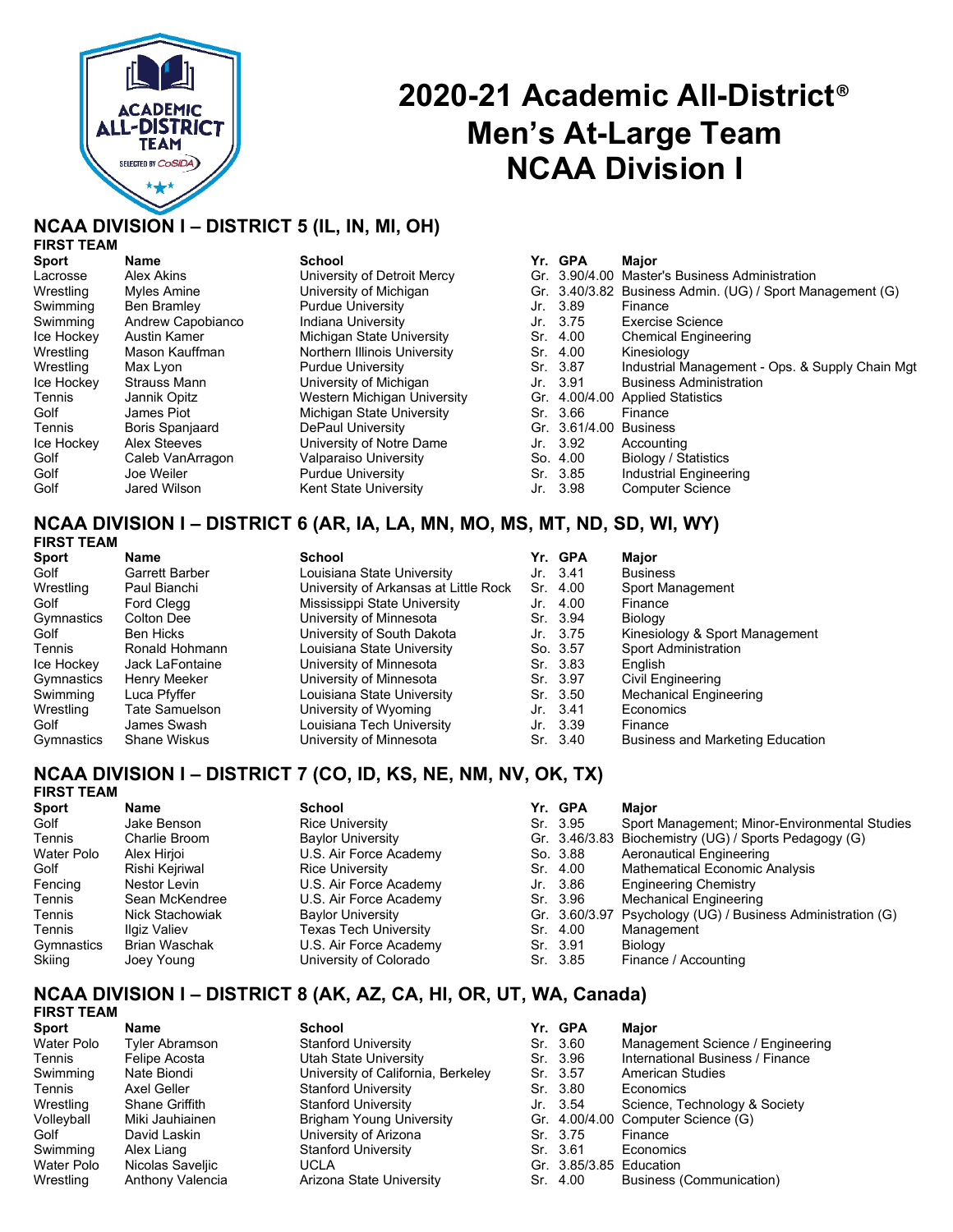

# **2020-21 Academic All-District**® **Men's At-Large Team NCAA Division II**

## **NCAA DIVISION II – DISTRICT 1 (Central Atlantic, East Coast, Northeast 10)**

| <b>FIRST TEAM</b> |  |
|-------------------|--|
|-------------------|--|

| Sport    | Name                | School                       | Yr. GPA  | Major                                                            |
|----------|---------------------|------------------------------|----------|------------------------------------------------------------------|
| Lacrosse | Kristopher Campbell | <b>Bentley University</b>    | Sr. 3.84 | Finance                                                          |
| Golf     | Tommy Ethier        | <b>Bentley University</b>    | Sr. 3.65 | Accountancy                                                      |
| Tennis   | Jared Howard        | Le Moyne College             | Sr. 3.69 | <b>Computer Science</b>                                          |
| Tennis   | Tobias Lentz        | Concordia College (New York) | Sr. 4.00 | English / New Media                                              |
| Lacrosse | Dan Lewis           | Pace University              |          | Gr. 3.75/3.52 Corporate Finance                                  |
| Lacrosse | Justin Napolitano   | Adelphi University           |          | Gr. 3.55/3.86 Sport Management                                   |
| Lacrosse | Zachary Ornstein    | <b>Chestnut Hill College</b> |          | Gr. 4.00/4.00 Organizational Leadership                          |
| Lacrosse | Nicolas Racalbuto   | Adelphi University           | Sr. 3.45 | Sport Management                                                 |
| Lacrosse | <b>Carson Rees</b>  | <b>Chestnut Hill College</b> | Sr. 3.53 | Business Admin. & Management / Accounting                        |
| Golf     | Ellis Yoder         | <b>Bentley University</b>    |          | Gr. 3.97/3.91 Computer Information Systems (UG) / Innovation (G) |

#### **NCAA DIVISION II – DISTRICT 2 (Central Intercollegiate, Mountain East, Pennsylvania State) FIRST TEAM**

| .         |                        |                                  |     |          |                                                            |
|-----------|------------------------|----------------------------------|-----|----------|------------------------------------------------------------|
| Sport     | Name                   | <b>School</b>                    |     | Yr. GPA  | Major                                                      |
| Tennis    | Unai Amilleta Gonzalez | Mercyhurst University            |     | Sr. 3.67 | Biochemistry                                               |
| Swimming  | Arthur Assfeld         | West Virginia Wesleyan College   |     | Sr. 3.78 | Physics                                                    |
| Golf      | Samuel Cudioe          | Saint Augustine's University     |     | Sr. 3.75 | Sport Management                                           |
| Golf      | Owen Elliott           | <b>Shepherd University</b>       |     |          | Gr. 3.57/3.50 Accounting (UG) / MBA (G)                    |
| Tennis    | Ben Fellman            | <b>Millersville University</b>   | Sr. | 4.00     | Meteorology                                                |
| Wrestling | Damon Greenwald        | Seton Hill University            |     |          | Gr. 3.85/3.95 Biology (UG) / Healthcare Administration (G) |
| Golf      | Abe Holmes             | <b>Gannon University</b>         |     | Jr. 3.86 | Sport Marketing & Management                               |
| Lacrosse  | Bryce Johnson          | Mercyhurst University            |     | So. 3.90 | Finance                                                    |
| Wrestling | Cole Laya              | West Liberty University          |     | Jr. 3.31 | Exercise Physiology                                        |
| Wrestling | Joel Leise             | <b>Gannon University</b>         |     | Sr. 3.79 | <b>Mechanical Engineering</b>                              |
| Tennis    | Joao Martins           | <b>Fairmont State University</b> | Sr. | 4.00     | Mechanical Engineering Technology                          |
| Swimming  | <b>Colton Schnars</b>  | <b>Bloomsburg University</b>     | Jr. | -3.60    | <b>Health Sciences</b>                                     |
|           |                        |                                  |     |          |                                                            |

## **NCAA DIVISION II – DISTRICT 3 (Conference Carolinas, Peach Belt, South Atlantic)**

| Name                       | <b>School</b>                      |                   | Major                                                                                                                                       |
|----------------------------|------------------------------------|-------------------|---------------------------------------------------------------------------------------------------------------------------------------------|
| Tobi Azeez                 | University of Mount Olive          |                   | Biology                                                                                                                                     |
| Dan Bradbury               | <b>Lincoln Memorial University</b> |                   | Management / Sport Management                                                                                                               |
| Reece Coleman              | Anderson University                |                   | <b>Business Computing / Computer Analytics</b>                                                                                              |
| Jan Delkeskamp             | Queens University of Charlotte     |                   | Finance                                                                                                                                     |
| Luke Harries               | Lincoln Memorial University        |                   | <b>Exercise Science</b>                                                                                                                     |
| <b>Mitchell Linklater</b>  | Lenoir-Rhyne University            |                   | Management                                                                                                                                  |
| Jake Miller                | Anderson University                |                   | Gr. 4.00/4.00 Business Administration                                                                                                       |
| Myles Moffat               | Lenoir-Rhyne University            |                   | Marketing & Management                                                                                                                      |
| Juan Cruz Moncada          | Anderson University                |                   | Gr. 4.00/4.00 Master of Business Administration                                                                                             |
| AJ Risavy                  | Lincoln Memorial University        |                   | <b>Business Management</b>                                                                                                                  |
| Francisco Salinger Cenzual | Limestone University               |                   | Gr. 4.00/3.78 Business / Sport Management (UG) / MBA (G)                                                                                    |
| Jonas Soerensen            | <b>Wingate University</b>          |                   | Finance                                                                                                                                     |
| Roy Stepanov               | <b>Wingate University</b>          |                   | Finance                                                                                                                                     |
| Ryley Zopfi                | Anderson University                |                   | <b>Business Marketing</b>                                                                                                                   |
|                            |                                    | <b>FIRST TEAM</b> | Yr. GPA<br>Jr. 3.98<br>Sr. 3.67<br>Jr. 3.60<br>Jr. 4.00<br>Sr. 3.53<br>Sr. 3.98<br>Sr. 3.92<br>Sr. 4.00<br>Jr. 4.00<br>Sr. 4.00<br>Jr. 3.89 |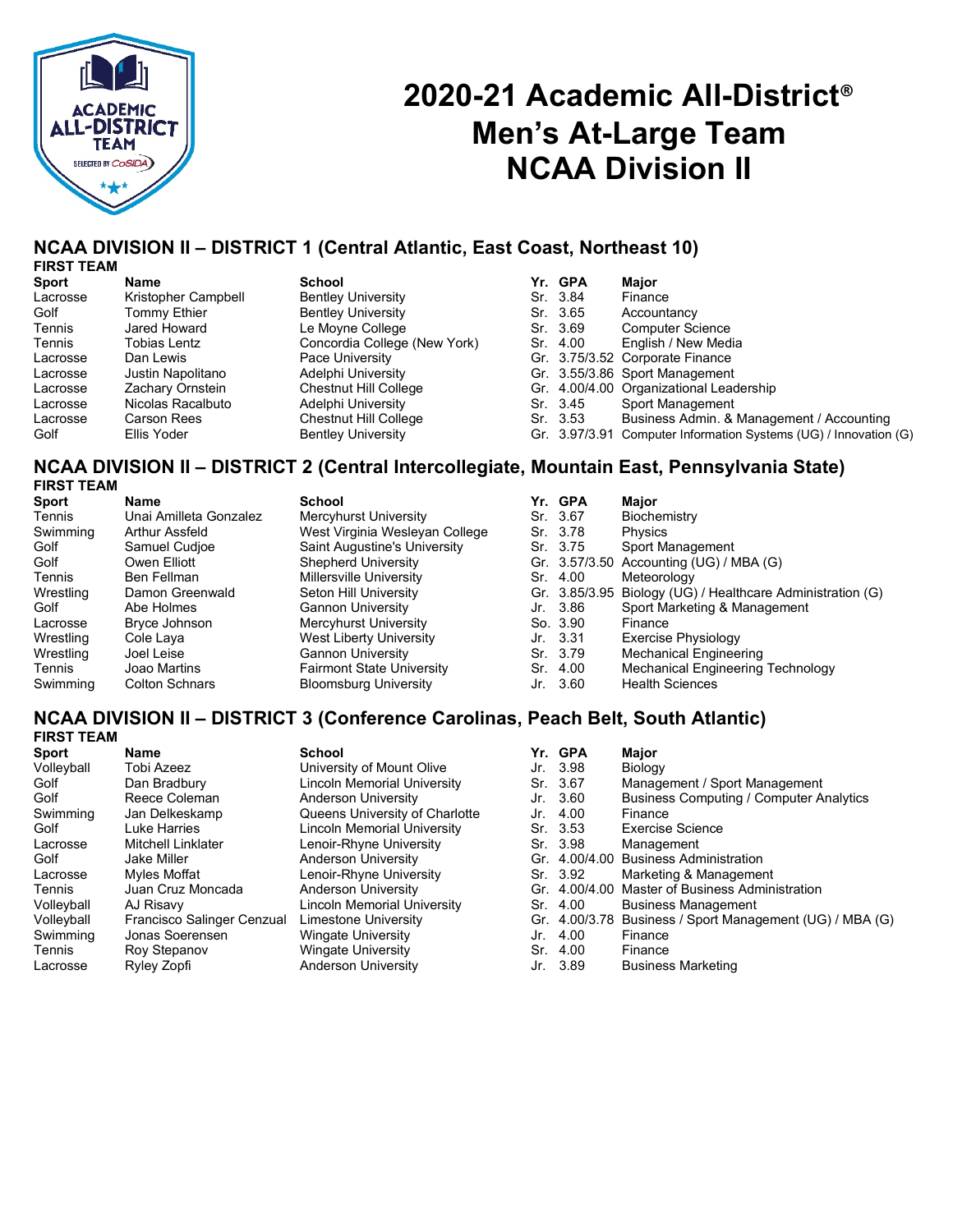

# **2020-21 Academic All-District**® **Men's At-Large Team NCAA Division II**

#### **NCAA DIVISION II – DISTRICT 4 (Great Lakes Intercollegiate, Great Lakes Valley, Great Midwest) FIRST TEAM**

| Sport      | Name               | <b>School</b>                                   | Yr. GPA  | Major                                           |
|------------|--------------------|-------------------------------------------------|----------|-------------------------------------------------|
| Tennis     | Stuart Brdicka     | <b>Ashland University</b>                       | Jr. 3.94 | Toxicology                                      |
| Swimming   | Jerry Brown        | Lindenwood University                           | Sr. 3.97 | Health Promotion & Wellness Management          |
| Lacrosse   | Peter Carlson      | Lewis University                                | So. 4.00 | <b>Business Administration</b>                  |
| Volleyball | Ryan Coenen        | Lewis University                                |          | Gr. 3.50/3.78 Business Administration           |
| Swimming   | Andy Huffman       | Missouri University of Science & Technology Jr. | 4.00     | <b>Engineering Management</b>                   |
| Wrestling  | Tyler Kreith       | Maryville University                            | Sr. 3.83 | <b>Financial Services</b>                       |
| Wrestling  | Bryan LaVearn      | <b>Tiffin University</b>                        |          | Gr. 3.95/3.90 Homeland Security/Terrorism       |
| Tennis     | Renato Lima        | University of Indianapolis                      | Sr. 3.90 | Finance / Business Administration               |
| Golf       | Alex Locke         | Maryville University                            | Sr. 3.92 | Criminal Justice / Criminology                  |
| Golf       | <b>Oliver Mast</b> | University of Indianapolis                      | Sr. 3.70 | <b>Business Administration &amp; Management</b> |
|            |                    |                                                 |          |                                                 |

### **NCAA DIVISION II – DISTRICT 5 (Gulf South, Southern Intercollegiate, Sunshine State) FIRST TEAM**

| <b>Sport</b> | Name                 | <b>School</b>                        |       | Yr. GPA  | Major                                                |
|--------------|----------------------|--------------------------------------|-------|----------|------------------------------------------------------|
| Lacrosse     | Alex Aken            | Palm Beach Atlantic University       |       | Sr. 3.99 | Ministry                                             |
| Tennis       | Nicolas Bacella      | Saint Leo University                 |       | Jr. 3.99 | Management                                           |
| Tennis       | Juan Cabrera         | University of West Florida           |       |          | Gr. 3.78/3.83 General Business (UG) / Accounting (G) |
| Tennis       | Alessandro Giuliato  | <b>Barry University</b>              |       | Sr. 3.64 | Management                                           |
| Tennis       | Alexis Guedy         | Embry-Riddle Aeronautical University |       | Sr. 3.75 | Aeronautical Science                                 |
| Golf         | Wesley Hanson        | Valdosta State University            |       | Sr. 4.00 | Management                                           |
| Swimming     | Spencer Hohm         | Nova Southeastern University         | Jr. I | - 3.63   | Behavioral Neuroscience & Biology                    |
| Tennis       | Cedric Nitz          | Spring Hill College                  |       | Sr. 3.99 | <b>International Business</b>                        |
| Tennis       | Juan Ortiz Couder    | Embry-Riddle Aeronautical University |       | Sr. 3.78 | Software Engineering                                 |
| Golf         | Peter Schilli        | Spring Hill College                  |       | Jr. 3.78 | <b>Business / Financial Economics</b>                |
| Swimming     | <b>Robert Spekis</b> | Nova Southeastern University         |       | So. 3.66 | Marine Biology                                       |
| Swimming     | Jonathon Yanello     | Nova Southeastern University         |       | Sr. 3.73 | Engineering                                          |

#### **NCAA DIVISION II – DISTRICT 6 (Lone Star, Rocky Mountain) FIRST TEAM**

| FIRSI I LAM |                   |                                    |          |                                                              |
|-------------|-------------------|------------------------------------|----------|--------------------------------------------------------------|
| Sport       | Name              | School                             | Yr. GPA  | Major                                                        |
| Swimming    | Andrew Assaleh    | Oklahoma Christian University      | Sr. 3.97 | Accounting                                                   |
| Swimming    | Lane Austin       | Colorado Mesa University           | Jr. 3.79 | <b>Business Administration</b>                               |
| Golf        | Sam Barthram      | Colorado State University - Pueblo | Sr. 3.97 | Finance                                                      |
| Swimming    | Jerry Birnbaum    | Colorado School of Mines           | Sr. 3.88 | Chemical & Biochemical Engineering                           |
| Lacrosse    | Jed Brummett      | Colorado Mesa University           | So. 3.98 | <b>Computer Information Systems</b>                          |
| Swimming    | Derek Duckworth   | Oklahoma Christian University      | Sr. 3.81 | Mechanical Engineering                                       |
| Swimming    | Mahmoud Elgayar   | Colorado Mesa University           | Jr. 3.65 | Mechanical Engineering                                       |
| Wrestling   | Weston Hunt       | Colorado School of Mines           | Sr. 3.41 | Mining Engineering                                           |
| Wrestling   | Donnie Negus      | Colorado Mesa University           | Sr. 3.69 | Fitness & Health Promotion / Exercise Science                |
| Wrestling   | Noah Ottum        | Colorado School of Mines           |          | Gr. 3.93/3.96 Engineering Physics (UG) / Mechanical Eng. (G) |
| Swimming    | Peyton Scherschel | Colorado School of Mines           | Sr. 3.74 | <b>Computer Science</b>                                      |
| Swimming    | Elijah Tung       | Oklahoma Christian University      | So. 3.87 | Public Communication & Leadership                            |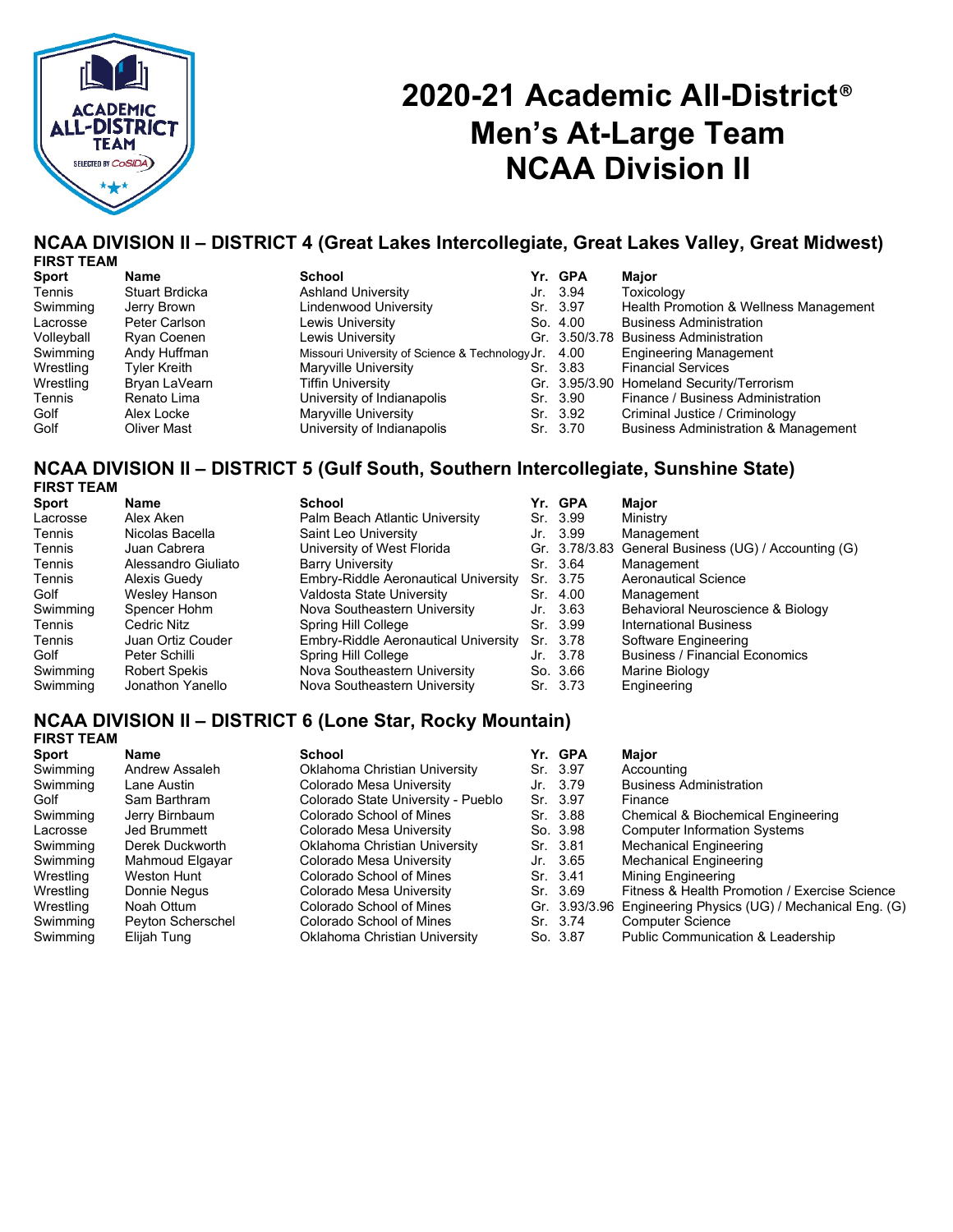

# **2020-21 Academic All-District**® **Men's At-Large Team NCAA Division II**

#### **NCAA DIVISION II – DISTRICT 7 (Great American, Mid-America, Northern Sun) FIRST TEAM**

| 1 1117.1 I LAM |                          |                                                 |     |          |                                                 |
|----------------|--------------------------|-------------------------------------------------|-----|----------|-------------------------------------------------|
| <b>Sport</b>   | Name                     | <b>School</b>                                   |     | Yr. GPA  | Major                                           |
| Golf           | lan Barnes               | University of Central Missouri                  |     |          | Gr. 3.92/4.00 Sport Management                  |
| Golf           | <b>Andrew Beckler</b>    | <b>Washburn University</b>                      |     |          | Gr. 3.66/3.80 Finance (UG) / MBA (G)            |
| Golf           | JJ Cooney                | University of Sioux Falls                       |     |          | Gr. 4.00/4.00 Master of Business Administration |
| Tennis         | Alvaro de Lorenzo        | <b>Harding University</b>                       |     | Sr. 3.66 | International Business                          |
| Golf           | Mitchell Ford            | <b>Henderson State University</b>               |     |          | Gr. 3.72/3.50 Accounting (UG) / MBA (G)         |
| Golf           | <b>Connor Harrington</b> | Southern Arkansas University                    |     | Jr. 3.93 | <b>Mathematics</b>                              |
| Golf           | Thomas Henson            | University of Central Missouri                  |     | Jr. 3.72 | Entrepreneurship & Social Enterprise            |
| Tennis         | Marko Nikoliuk           | Southern Arkansas University                    |     | Jr. 3.47 | <b>Business Administration</b>                  |
| Tennis         | <b>Manuel Pilotto</b>    | Southeastern Oklahoma State University Sr. 3.53 |     |          | Management                                      |
| Wrestling      | Kyle Rathman             | Minnesota State University, Mankato             |     | Sr. 3.49 | Marketing                                       |
| Tennis         | <b>Tory Shafer</b>       | Augustana University                            |     | So. 3.91 | <b>Exploratory Studies</b>                      |
| Wrestling      | <b>Trevor Turriff</b>    | Minnesota State University, Mankato             |     | Jr. 3.72 | Finance                                         |
| Wrestling      | Garrett Vos              | St. Cloud State University                      |     | Sr. 3.66 | Criminal Justice                                |
| Wrestling      | Jordan Will              | Minot State University                          | Sr. | 4.00     | Accounting, Finance, & Management               |
| Golf           | Tavlor Zack              | Concordia-St. Paul                              |     | Sr. 3.49 | <b>Business Management</b>                      |
|                |                          |                                                 |     |          |                                                 |

#### **NCAA DIVISION II – DISTRICT 8 (California Collegiate, Great Northwest, Pacific West) FIRST TEAM**

| <b>FINJI I EAIVI</b> |                       |                               |               |                                                                 |
|----------------------|-----------------------|-------------------------------|---------------|-----------------------------------------------------------------|
| <b>Sport</b>         | Name                  | <b>School</b>                 | Yr. GPA       | Major                                                           |
| Tennis               | Leyton Bohren         | Azusa Pacific University      | Sr. 3.83      | Biology                                                         |
| Golf                 | Nicholas Caputo       | Chico State                   |               | Gr. 3.65/3.88 Health Services Admin. (UG) / Business Admin. (G) |
| Tennis               | Luca Checchia         | University of Hawaii at Hilo  | Jr. 3.87      | <b>Business Administration</b>                                  |
| Golf                 | <b>Isaac Emerson</b>  | Northwest Nazarene University | Sr. 3.78      | Management                                                      |
| Golf                 | Cole Evarts           | Northwest Nazarene University | So. 3.90      | <b>Financial Economics</b>                                      |
| Golf                 | Julius Kreutzer       | Academy of Art University     | Sr. 3.71      | Music Production & Sound Design for Visual Media                |
| Golf                 | David Marris          | Cal State San Bernardino      | Sr. 3.67      | Kinesiology                                                     |
| Golf                 | Jeren Nishimoto       | <b>Chaminade University</b>   |               | Gr. 3.54/3.75 Business Administration                           |
| Tennis               | Jakob Schnaitter      | Azusa Pacific University      | Sr. 3.81      | <b>Business Management</b>                                      |
| Tennis               | Tales Silva           | Point Loma                    | Gr. 3.61/3.77 | Sport Management (G)                                            |
| Tennis               | Sam Sippel            | Azusa Pacific University      | Jr. 3.95      | <b>Business Economics</b>                                       |
| Swimming             | <b>Taylor Steffen</b> | Concordia University Irvine   | Sr. 3.76      | <b>Business</b>                                                 |
| Golf                 | Randy Vergel De Dios  | Cal State San Bernardino      | Sr. 3.74      | Kinesiology                                                     |
| Swimming             | Patrick Waggoner      | <b>Biola University</b>       | So. 3.75      | Kinesiology / Biblical Studies                                  |
|                      |                       |                               |               |                                                                 |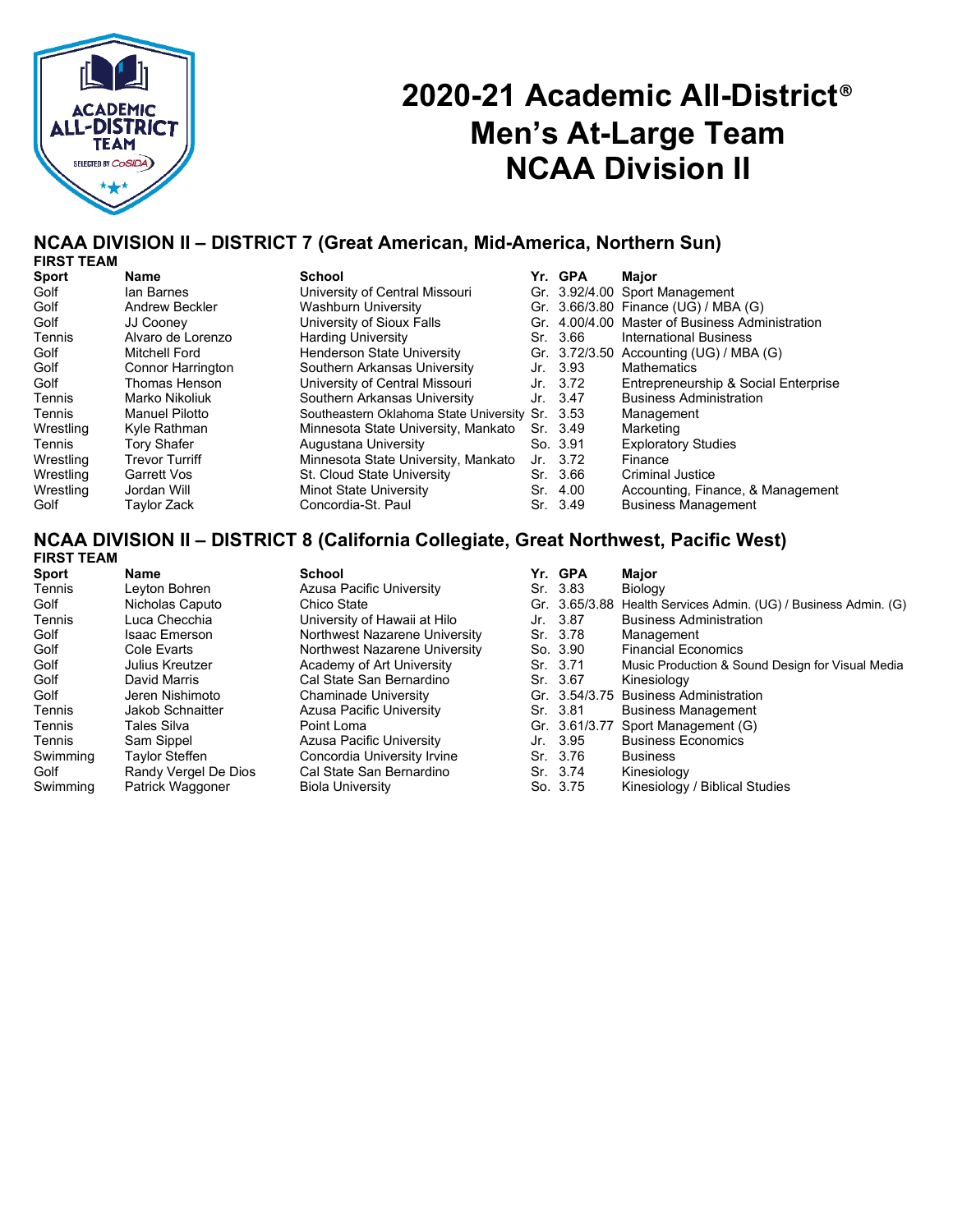

# **2020-21 Academic All-District**® **Men's At-Large Team NCAA Division III**

## **NCAA DIVISION III – DISTRICT 1 (MA, ME)**

## **FIRST TEAM**

| <b>Sport</b> | Name                  | <b>School</b>                     | Yr. GPA  | Major                                         |
|--------------|-----------------------|-----------------------------------|----------|-----------------------------------------------|
| Volleyball   | Jarrett Anderson      | Springfield College               | So. 3.94 | <b>Applied Exercise Science</b>               |
| Tennis       | Jeffrey Chen          | <b>Brandeis University</b>        | Jr. 3.60 | Economics / Business                          |
| Swimming     | Kevin Fang            | MIT                               | Sr. 4.00 | <b>Computer Science</b>                       |
| Tennis       | <b>Isaac Gorelik</b>  | <b>Tufts University</b>           | Jr. 3.98 | Data Science / Applied Math                   |
| Swimming     | Henry Hu              | MIT                               | Sr. 4.00 | Computer Science / Engineering                |
| Volleyball   | Nikolas Kasprzak      | <b>Endicott College</b>           | So. 3.94 | <b>Business Management</b>                    |
| Volleyball   | Peter Klembczyk       | Wentworth Institute of Technology | Sr. 3.96 | <b>Computer Engineering</b>                   |
| Swimming     | Jay Lang              | MIT                               | Jr. 3.68 | Computer Science / Engineering                |
| Swimming     | Justin Liu            | MIT                               | Sr. 4.00 | <b>Biological Engineering</b>                 |
| Lacrosse     | <b>Connor Roberts</b> | Springfield College               | Jr. 3.76 | <b>Physician Assistant</b>                    |
| Tennis       | Boris Sorkin          | <b>Tufts University</b>           | Sr. 3.93 | Biochemistry                                  |
| Swimming     | Nate Tingen           | <b>Tufts University</b>           | Jr. 3.94 | Cognitive Brain Science / Biomedical Sciences |
| Swimming     | Sidney Williams       | Worcester Polytechnic Institute   | Jr. 3.37 | Aerospace Engineering                         |

#### **NCAA DIVISION III – DISTRICT 2 (CT, DC, DE, MD, NH, NJ, RI, VT, WV) FIRST TEAM**

| .            |                         |                                 |     |          |                                                       |
|--------------|-------------------------|---------------------------------|-----|----------|-------------------------------------------------------|
| <b>Sport</b> | Name                    | School                          |     | Yr. GPA  | Major                                                 |
| Tennis       | Theo Bourghelle         | New Jersey City University      | Jr. | -4.00    | <b>Global Business</b>                                |
| Volleyball   | lan Capp                | <b>Kean University</b>          |     | Sr. 3.58 | Exercise Science                                      |
| Ice Hockey   | <b>Gabriel Chicoine</b> | Norwich University              |     | Sr. 3.96 | Mechanical Engineering                                |
| Lacrosse     | Ryan Gebhardt           | Stevens Institute of Technology |     | Sr. 3.93 | Finance                                               |
| Tennis       | Vishnu Joshi            | Johns Hopkins University        |     | Sr. 3.90 | Computer Engineering / Computer Science               |
| Wrestling    | <b>Brett Kaliner</b>    | Stevens Institute of Technology |     | Sr. 3.92 | <b>Quantitative Finance</b>                           |
| Water Polo   | Jayden Kunwar           | Johns Hopkins University        |     | Jr. 3.92 | <b>Computer Science</b>                               |
| Skiing       | Paul Rechberger         | Castleton University            |     | Sr. 4.00 | <b>Business Administration</b>                        |
| Lacrosse     | Jacob Tatum             | <b>Stevenson University</b>     |     |          | Gr. 3.91/4.00 Business Comm. (UG) / Comm. Studies (G) |
| Swimming     | Jeff Vitek              | Johns Hopkins University        |     | Jr. 3.91 | Chemical & Biomolecular Engineering                   |
|              |                         |                                 |     |          |                                                       |

### **NCAA DIVISION III – DISTRICT 3 (NY) FIRST TEAM**

| <b>Sport</b> | Name                    | <b>School</b>                    |     | Yr. GPA  | Major                                |
|--------------|-------------------------|----------------------------------|-----|----------|--------------------------------------|
| Tennis       | <b>Walker Anderson</b>  | <b>Hobart College</b>            | Sr. | 4.00     | History / Psychological Science      |
| Lacrosse     | lan Evans               | St. John Fisher College          |     | Jr. 3.98 | Psychology                           |
| Swimming     | Adam Hopson             | University of Rochester          |     | Jr. 3.90 | Microbiology / Environmental Studies |
| Tennis       | Andrew Imrie            | Rensselaer Polytechnic Institute |     | Sr. 3.76 | <b>Computer Science</b>              |
| Ice Hockey   | Conor Landrigan         | Utica College                    |     | Sr. 3.98 | Economics                            |
| Lacrosse     | <b>Jack Mulvihill</b>   | St. John Fisher College          |     | Sr. 3.86 | <b>Biology</b>                       |
| Lacrosse     | Joe Post                | St. John Fisher College          |     | Sr. 3.59 | Inclusive Adolescent Education       |
| Lacrosse     | Ryan Puglisi            | Union College                    |     | Sr. 3.84 | <b>Mechanical Engineering</b>        |
| Lacrosse     | <b>Tyler Sceviour</b>   | <b>RIT</b>                       |     | Sr. 3.98 | <b>Biomedical Sciences</b>           |
| Ice Hockey   | <b>Travis Schneider</b> | <b>Hobart College</b>            |     | Sr. 3.96 | <b>Psychological Science</b>         |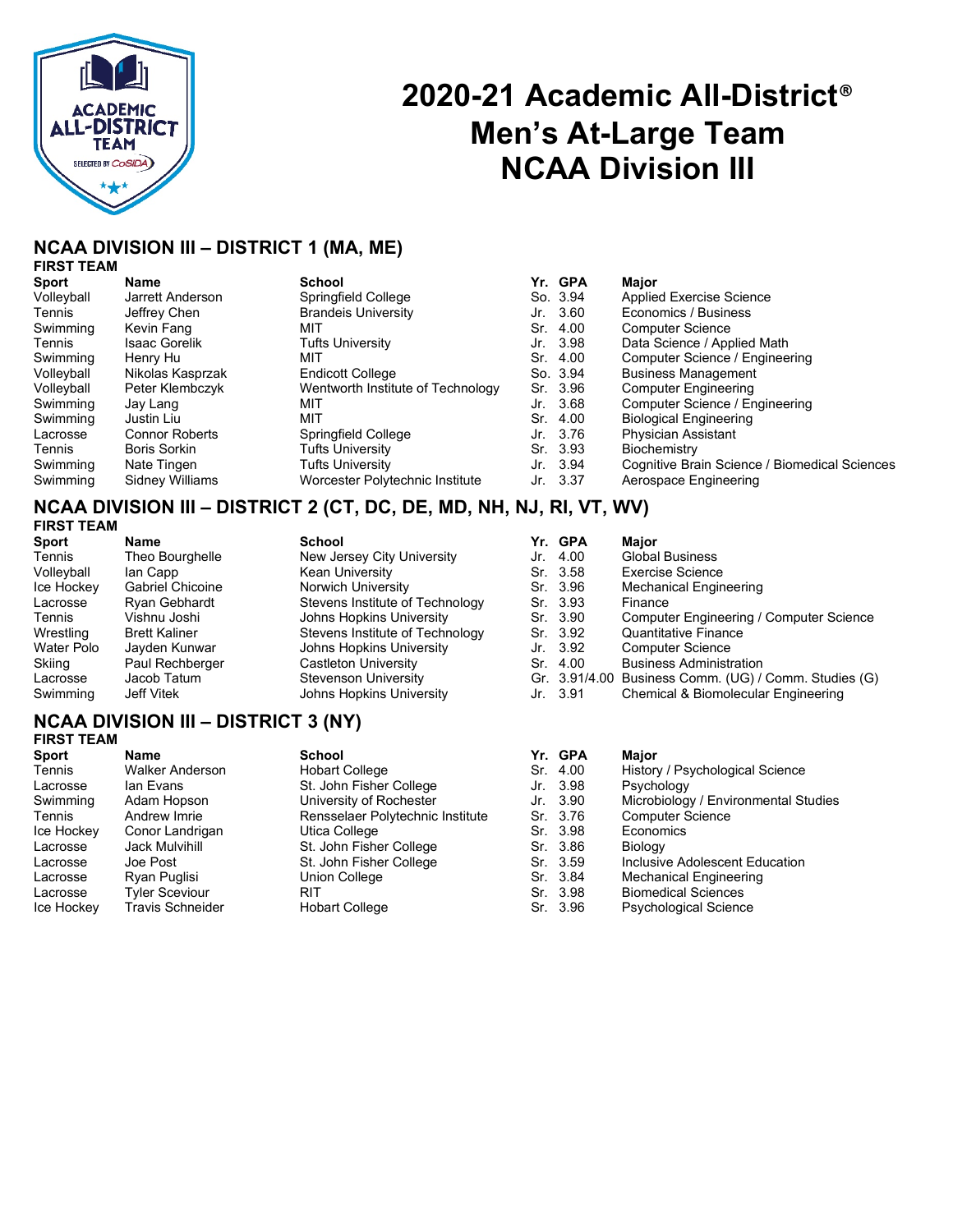

# **2020-21 Academic All-District**® **Men's At-Large Team NCAA Division III**

### **NCAA DIVISION III – DISTRICT 4 (PA) FIRST TEAM**

| <b>Sport</b> | <b>Name</b>             | <b>School</b>                  |     | Yr. GPA  | Maior                                  |
|--------------|-------------------------|--------------------------------|-----|----------|----------------------------------------|
| Lacrosse     | Hakan Atillasoy         | Ursinus College                |     | Sr. 3.90 | <b>Applied Economics</b>               |
| Golf         | Garrett Barilar         | Washington & Jefferson College |     | Sr. 3.95 | Economics                              |
| Tennis       | Sam Bellersen           | Franklin & Marshall College    |     | Sr. 3.98 | Philosophy / Moral Psychology          |
| Fencing      | Nicholas Conroy         | <b>Haverford College</b>       |     | Jr. 3.94 | <b>Political Science</b>               |
| Lacrosse     | Erich Della Volpe       | Franklin & Marshall College    |     | Sr. 3.77 | Business, Orgs & Society               |
| Lacrosse     | Ethan Donlon            | <b>Haverford College</b>       |     | Sr. 3.94 | <b>Physics</b>                         |
| Swimming     | Tom Graminski           | Franklin & Marshall College    |     | Jr. 3.69 | Business, Orgs & Society               |
| Lacrosse     | Ryan Kennedy            | York College (Pa.)             |     |          | Gr. 3.37/4.00 Secondary Education      |
| Golf         | William Knauth          | Carnegie Mellon University     |     | Jr. 3.92 | <b>Physics / Mathematical Sciences</b> |
| Golf         | Jason Li                | Carnegie Mellon University     |     | Sr. 3.57 | <b>Business Administration</b>         |
| Tennis       | <b>Tarquin McGurrin</b> | The University of Scranton     |     | Sr. 4.00 | Accounting                             |
| Volleyball   | <b>Mason Nisslev</b>    | <b>Messiah University</b>      |     | So. 4.00 | Finance                                |
| Golf         | Benjamin Peticca        | Washington & Jefferson College | Sr. | 4.00     | Biochemistry                           |
| Tennis       | Nate Wang               | Washington & Jefferson College |     | Sr. 3.86 | Biochemistry                           |
| Lacrosse     | Joe Weisberg            | <b>Haverford College</b>       |     | Sr. 3.98 | History / Spanish                      |

|     | Yr. GPA       | Major                                  |
|-----|---------------|----------------------------------------|
| Sr. | -3.90         | <b>Applied Economics</b>               |
|     | Sr. 3.95      | Fconomics                              |
|     | Sr. 3.98      | Philosophy / Moral Psychology          |
|     | Jr. 3.94      | <b>Political Science</b>               |
|     | Sr. 3.77      | Business, Orgs & Society               |
|     | Sr. 3.94      | Physics                                |
|     | Jr. 3.69      | Business, Orgs & Society               |
|     | Gr. 3.37/4.00 | <b>Secondary Education</b>             |
|     | Jr. 3.92      | <b>Physics / Mathematical Sciences</b> |
|     | Sr. 3.57      | <b>Business Administration</b>         |
| Sr. | 4.00          | Accounting                             |
|     | So. 4.00      | Finance                                |
|     | Sr. 4.00      | Biochemistry                           |
|     | Sr. 3.86      | Biochemistry                           |
|     | Sr. 3.98      | History / Spanish                      |

### **NCAA DIVISION III – DISTRICT 5 (AL, AR, FL, GA, KY, MO, MS, NC, PR, SC, TN, VA) FIRST TEAM**

| FIRSI IEAN |  |
|------------|--|
| <b>P</b>   |  |

| Name                  | <b>School</b>                         |     | Maior                                                                                                                   |
|-----------------------|---------------------------------------|-----|-------------------------------------------------------------------------------------------------------------------------|
| <b>Brvce Crew</b>     | Washington and Lee University         |     | Biochemistry                                                                                                            |
| Tyler Gallagher       | University of Lynchburg               |     | Gr. 3.88/3.90 Biomedical Science (UG) / Public Health (G)                                                               |
| Nathan Katz           | Washington University in St. Louis    |     | Economics & Strategy                                                                                                    |
| Victor Kontopanos     | Randolph-Macon College                |     | Chemistry / Engineering Physics                                                                                         |
| Ben Luke              | <b>Covenant College</b>               | Jr. | Physics                                                                                                                 |
| Danny Lynch           | Washington and Lee University         |     | Economics                                                                                                               |
| Henry Murray          | Methodist University                  | Jr. | Industrial Engineering                                                                                                  |
| <b>Dylan Rice</b>     | <b>Christopher Newport University</b> |     | Finance                                                                                                                 |
| Spencer Swam          | University of Lynchburg               | Jr. | Economics / Business Administration                                                                                     |
| Benjamin van der Sman | Washington University in St. Louis    |     | Systems Science / Engineering                                                                                           |
| Max Wayne             | Christopher Newport University        |     | <b>Computer Engineering</b>                                                                                             |
|                       |                                       |     | Yr. GPA<br>Sr. 3.83<br>Jr. 3.92<br>Sr. 4.00<br>- 3.95<br>Sr. 3.96<br>4.00<br>Sr. 3.91<br>- 3.97<br>Sr. 3.86<br>Sr. 3.73 |

## **NCAA DIVISION III – DISTRICT 6 (MI, MN, WI)**

## **FIRST TEAM**

| <b>Sport</b> | <b>Name</b>           | <b>School</b>                     | Yr. GPA  | Major                     |
|--------------|-----------------------|-----------------------------------|----------|---------------------------|
| Tennis       | Nick Aney             | Gustavus Adolphus College         | Jr. 3.99 | Biochemistry              |
| Wrestling    | Benjamin Bogart       | Concordia-Moorhead                | Sr. 4.00 | Physics / Mathematics     |
| Ice Hockey   | <b>Tyler Bossert</b>  | Concordia-Moorhead                | Sr. 3.89 | Finance                   |
| Ice Hockey   | Lucas Carroll         | University of Wisconsin-Stout     | Sr. 4.00 | Mechanical Engineering    |
| Lacrosse     | Luke Elder            | Hope College                      | Sr. 3.79 | Communication             |
| Wrestling    | Konrad Ernst          | University of Wisconsin-La Crosse | Sr. 3.78 | <b>Physical Education</b> |
| Ice Hockey   | Daniil Gerasimov      | Augsburg University               | Sr. 4.00 | Accounting / Finance      |
| Swimming     | Jack Heinzel          | Carleton College                  | Sr. 3.95 | Physics / Mathematics     |
| Swimming     | Jarrett Lieder        | University of Wisconsin-Oshkosh   | Sr. 3.93 | Biology                   |
| Tennis       | Indraneel Raut        | Gustavus Adolphus College         | Jr. 3.91 | <b>Computer Science</b>   |
| Swimming     | <b>Kamaron Wilcox</b> | Hope College                      | Jr. 3.97 | Mathematics / Physics     |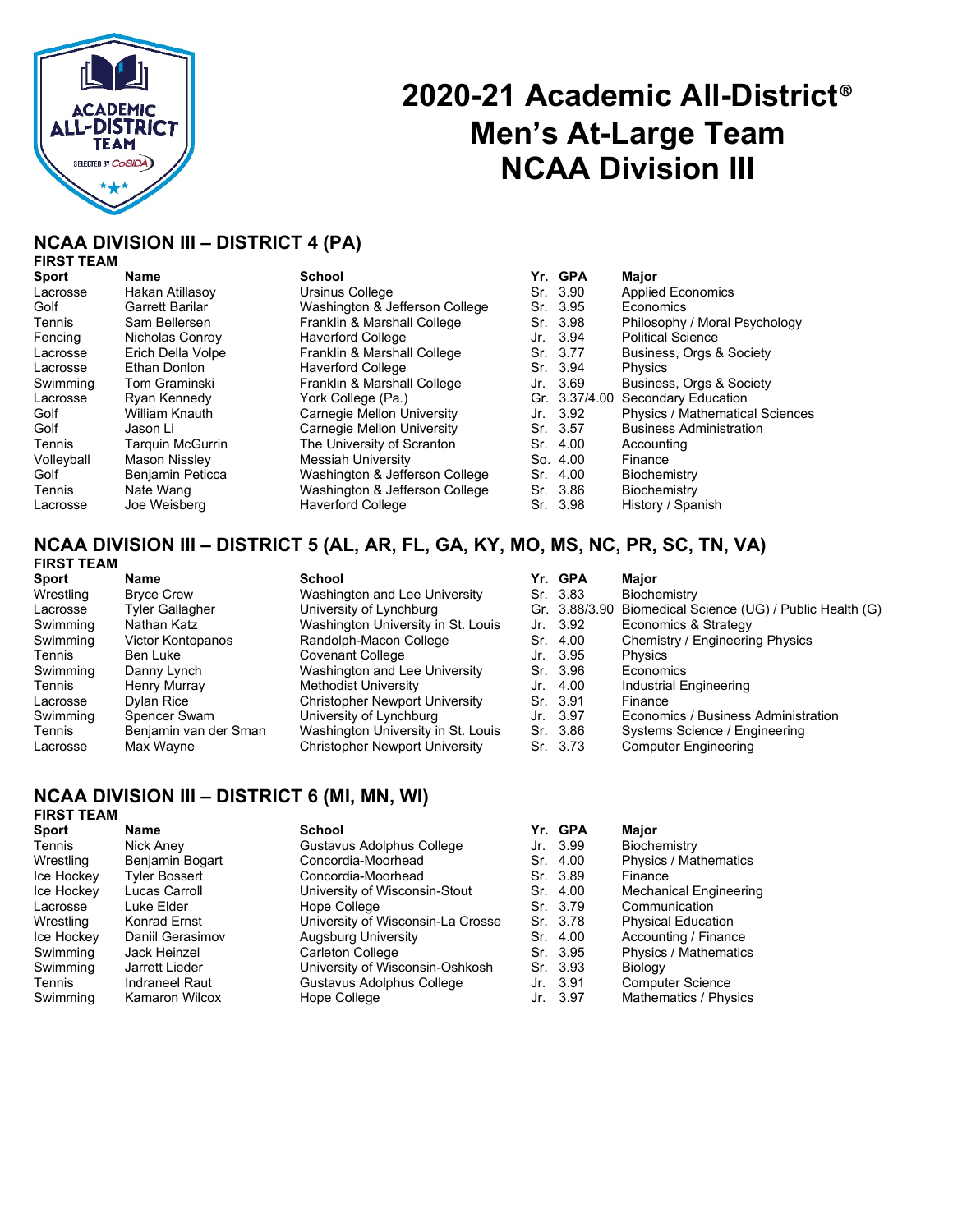

## **2020-21 Academic All-District**® **Men's At-Large Team NCAA Division III**

#### **NCAA DIVISION III – DISTRICT 7 (IL, IN, OH) FIRST TEAM**

| <b>Sport</b> | Name                    | School                              | Yr. GPA  | Major                                  |
|--------------|-------------------------|-------------------------------------|----------|----------------------------------------|
| Golf         | Andrew Abel             | Illinois Wesleyan University        | Sr. 3.78 | Finance                                |
| Wrestling    | Bradan Birt             | <b>Millikin University</b>          | Sr. 3.58 | Sports Management                      |
| Swimming     | <b>Forrest Campbell</b> | John Carroll University             | Jr. 3.73 | Education                              |
| Tennis       | Matthew Chen            | Case Western Reserve University     | Sr. 3.92 | Nutritional Biochemistry & Metabolism  |
| Ice Hockey   | <b>Boyd DiClemente</b>  | Lake Forest College                 | Sr. 4.00 | Economics                              |
| Swimming     | Brendan King            | Rose-Hulman Institute of Technology | Jr. 4.00 | <b>Electrical Engineering</b>          |
| Lacrosse     | <b>Cameron Marous</b>   | <b>Ohio Northern University</b>     | Sr. 3.97 | Marketing / Finance                    |
| Swimming     | Liam Picozzi            | Denison University                  | Jr. 3.83 | Health, Exercise, & Sport Studies      |
| Lacrosse     | <b>Rick Smith</b>       | Illinois Wesleyan University        | Jr. 3.81 | Design, Technology, & Entrepreneurship |
| Tennis       | Sriram Sugumaran        | Augustana College                   | Sr. 3.93 | Biology / Pre-Medicine                 |
| Tennis       | <b>Brandon Wall</b>     | <b>Otterbein University</b>         | Sr. 3.98 | Allied Health / Sport Management       |
| Golf         | Rob Wuethrich           | Illinois Wesleyan University        | Sr. 3.86 | Accounting                             |
|              |                         |                                     |          |                                        |

## **NCAA DIVISION III – DISTRICT 8 (AK, AZ, CA, CO, HI, IA, ID, KS, LA, MT, ND, NE) (NM, NV, OK, OR, SD, TX, UT, WA, WY, Canada)**

### **FIRST TEAM**

| <b>Sport</b> | Name               | <b>School</b>                 | Yr. GPA  | Major                                       |
|--------------|--------------------|-------------------------------|----------|---------------------------------------------|
| Wrestling    | Kyle Briggs        | <b>Wartburg College</b>       | Sr. 3.32 | <b>Business Administration</b>              |
| Golf         | Hank Crain         | East Texas Baptist University | Jr. 3.93 | <b>Biology</b>                              |
| Golf         | Christian Hall     | Nebraska Wesleyan University  | Sr. 3.89 | Sports Management / Business Administration |
| Tennis       | Sam Hum            | Colorado College              | Sr. 3.93 | <b>Computer Science</b>                     |
| Tennis       | Rahul Iyer         | <b>UC Santa Cruz</b>          | So. 4.00 | Neuroscience                                |
| Tennis       | Cameron Krimbill   | <b>Trinity University</b>     | Sr. 3.79 | Accounting                                  |
| Volleyball   | Rowdy Lennon       | <b>UC Santa Cruz</b>          | Sr. 3.87 | Sociology                                   |
| Wrestling    | Shane Liegel       | Loras College                 | So. 3.93 | Business Administration / Accounting        |
| Tennis       | <b>Bowen Mince</b> | Grinnell College              | Jr. 3.79 | <b>Mathematics</b>                          |
| Wrestling    | Zeke Smith         | Loras College                 | Jr. 3.98 | Engineering / Spanish                       |
| Swimming     | Victor Sowa        | <b>UC Santa Cruz</b>          | Jr. 3.83 | Robotics Engineering                        |
| Swimming     | Cole Thumann       | Colorado College              | Jr. 4.00 | Physics                                     |
| Golf         | Alex Weirth        | <b>Willamette University</b>  | So. 3.95 | <b>Environmental Science</b>                |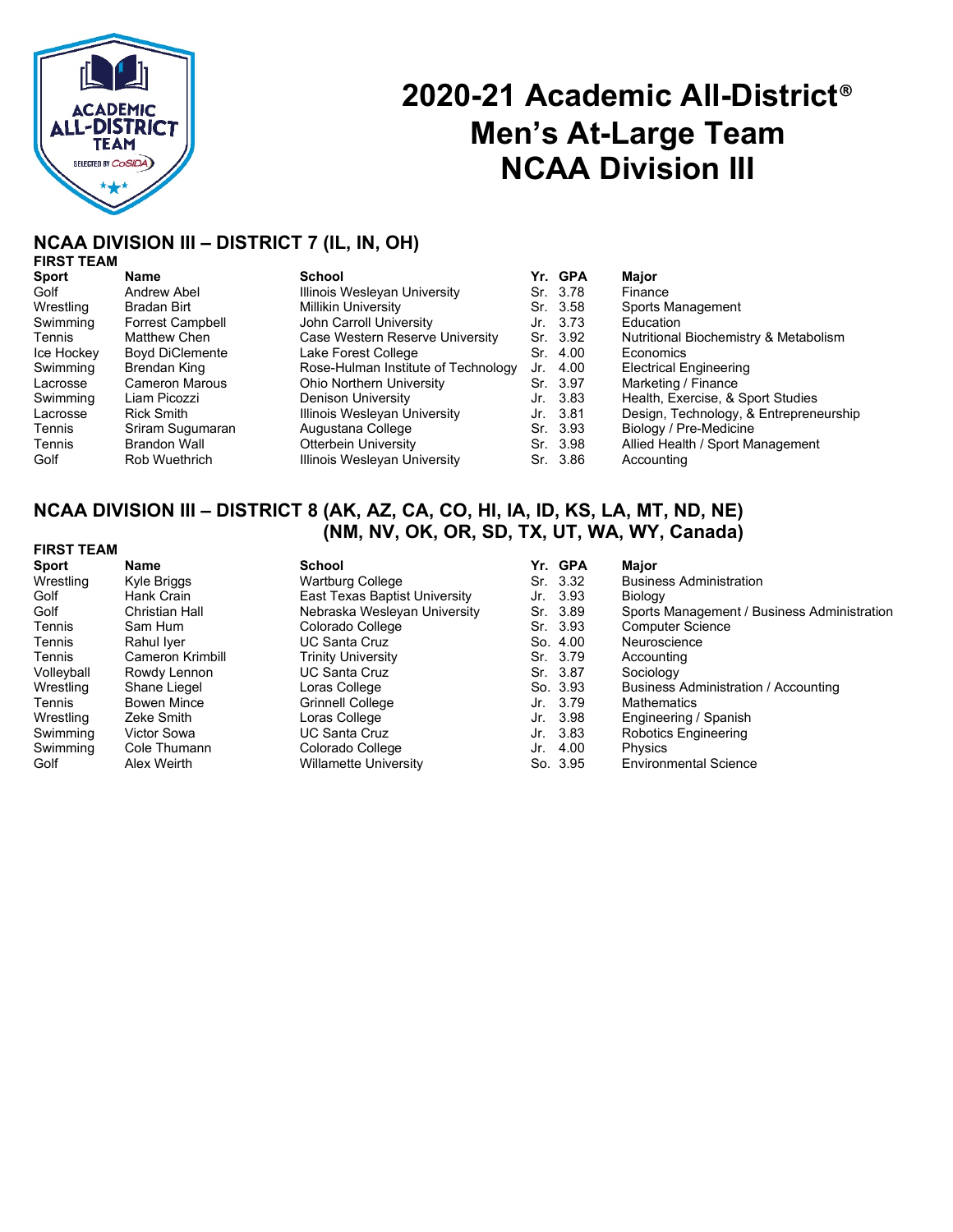

# **2020-21 Academic All-District**® **Men's At-Large Team NAIA**

## **NAIA – DISTRICT 1 (AL, CT, DC, DE, FL, GA, MA, MD, ME, MI, NC) (NH, NJ, NY, OH, PA, PR, RI, SC, VA, VT, WV)**

#### **FIRST TEAM**

| Sport          | Name                    | <b>School</b>                   | Yr. GPA  | Maior                                   |
|----------------|-------------------------|---------------------------------|----------|-----------------------------------------|
| Tennis         | Felipe Barbosa          | Southeastern University         | Sr. 3.53 | International Business & Finance        |
| Tennis         | Federico Bonacia        | Georgia Gwinnett College        | Sr. 3.40 | Exercise wellness promotion             |
| Wrestling      | Coleman Bryant          | Southeastern University         | Jr. 3.64 | Finance                                 |
| <b>Bowling</b> | Stephen DeLong          | Webber International University |          | Gr. 4.00/4.00 Sport Business Management |
| Tennis         | <b>Arthur Figuiere</b>  | College of Coastal Georgia      | Sr. 3.79 | <b>General Business</b>                 |
| Volleyball     | Ricardo Gehrke          | Lourdes University              |          | Gr. 3.72/3.73 Business Administration   |
| Golf           | Elijah McCarty          | Shawnee State University        | Jr. 3.77 | <b>Business Management</b>              |
| Golf           | Dawson Peters           | <b>USCB</b>                     | Sr. 3.63 | <b>Business Administration</b>          |
| <b>Bowling</b> | Korey Reichard          | Concordia University (Mich.)    | So. 3.86 | Sport and Ent. Business                 |
| Golf           | <b>Matthew Soucinek</b> | Southeastern University         | Jr. 3.54 | <b>International Business</b>           |
| Golf           | Jacob Thomas            | <b>USCB</b>                     | Jr. 3.54 | <b>Business Administration</b>          |

## **NAIA – DISTRICT 2 (AR, IL, IN, KY, LA, MS, TN)**

| Major                                           |
|-------------------------------------------------|
| Biology                                         |
| History                                         |
| <b>Business Administration</b>                  |
| <b>Business Administration</b>                  |
| Criminal Justice                                |
| Engineering                                     |
| <b>Business Administration</b>                  |
| Exercise Sport Science & Fitness Sport Mgmt.    |
| Finance & Marketing                             |
| Gr. 3.80/4.00 Psychology and Project Management |
| Accounting                                      |
| Industrial & Manufacturing Engineering          |
|                                                 |